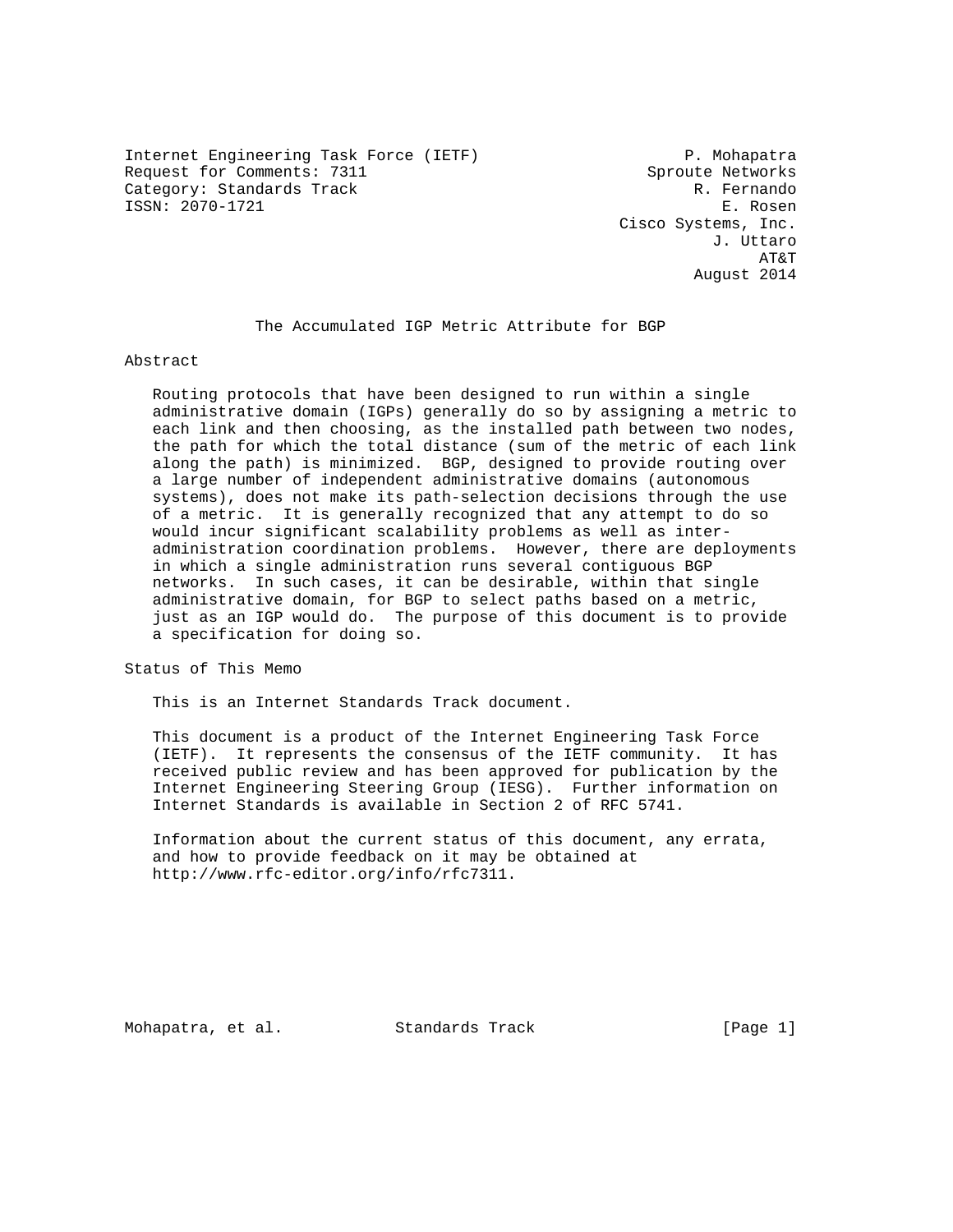# Copyright Notice

 Copyright (c) 2014 IETF Trust and the persons identified as the document authors. All rights reserved.

 This document is subject to BCP 78 and the IETF Trust's Legal Provisions Relating to IETF Documents

 (http://trustee.ietf.org/license-info) in effect on the date of publication of this document. Please review these documents carefully, as they describe your rights and restrictions with respect to this document. Code Components extracted from this document must include Simplified BSD License text as described in Section 4.e of the Trust Legal Provisions and are provided without warranty as described in the Simplified BSD License.

## Table of Contents

| 2. |                                                                      |
|----|----------------------------------------------------------------------|
|    |                                                                      |
|    |                                                                      |
|    |                                                                      |
|    |                                                                      |
|    | 3.4. Creating and Modifying the AIGP Attribute                       |
|    | 3.4.1. Originating the AIGP Attribute 7                              |
|    | 3.4.2. Modifications by the Originator  8                            |
|    | 3.4.3. Modifications by a Non-Originator 8                           |
|    |                                                                      |
|    | 4.1. When a Route Has an AIGP Attribute 11                           |
|    | 4.2. When the Route to the Next Hop Has an AIGP Attribute $\dots$ 11 |
|    |                                                                      |
| б. |                                                                      |
|    |                                                                      |
|    |                                                                      |
|    |                                                                      |
|    |                                                                      |
|    |                                                                      |

Mohapatra, et al. Standards Track [Page 2]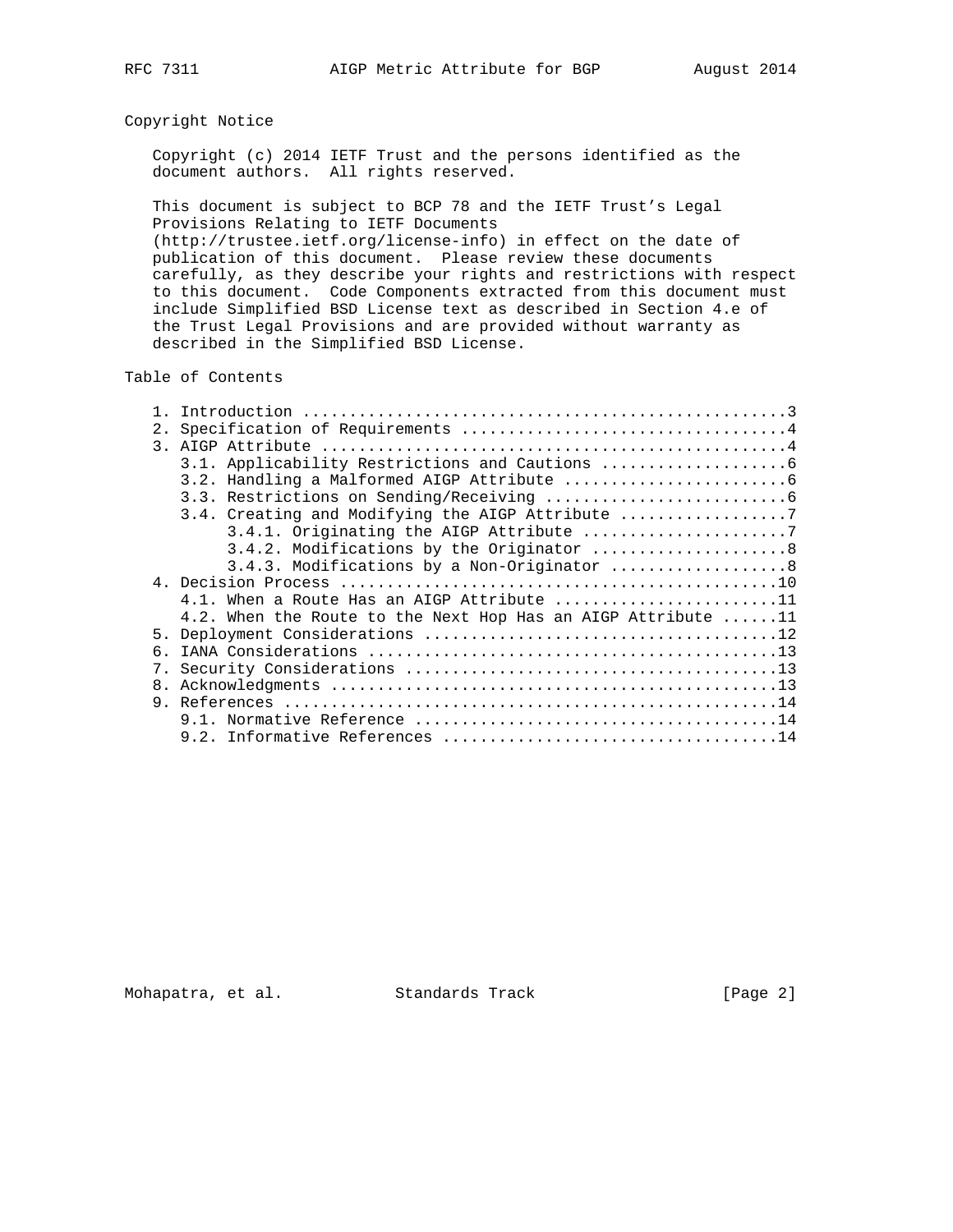## 1. Introduction

 There are many routing protocols that have been designed to run within a single administrative domain. These are known collectively as "Interior Gateway Protocols" (IGPs). Typically, each link is assigned a particular "metric" value. The path between two nodes can then be assigned a "distance", which is the sum of the metrics of all the links that belong to that path. An IGP selects the "shortest" (minimal distance) path between any two nodes, perhaps subject to the constraint that if the IGP provides multiple "areas", it may prefer the shortest path within an area to a path that traverses more than one area. Typically, the administration of the network has some routing policy that can be approximated by selecting shortest paths in this way.

 BGP, as distinguished from the IGPs, was designed to run over an arbitrarily large number of administrative domains ("autonomous systems" or "ASes") with limited coordination among the various administrations. BGP does not make its path-selection decisions based on a metric; there is no such thing as an "inter-AS metric". There are two fundamental reasons for this:

- The distance between two nodes in a common administrative domain may change at any time due to events occurring in that domain. These changes are not propagated around the Internet unless they actually cause the border routers of the domain to select routes with different BGP attributes for some set of address prefixes. This accords with a fundamental principle of scaling, viz., that changes with only local significance must not have global effects. If local changes in distance were always propagated around the Internet, this principle would be violated.
- A basic principle of inter-domain routing is that the different administrative domains may have their own policies, which do not have to be revealed to other domains and which certainly do not have to be agreed to by other domains. Yet, the use of an inter- AS metric in the Internet would have exactly these effects.

 There are, however, deployments in which a single administration runs a network that has been sub-divided into multiple, contiguous ASes, each running BGP. There are several reasons why a single administrative domain may be broken into several ASes (which, in this case, are not really autonomous.) It may be that the existing IGPs do not scale well in the particular environment; it may be that a more generalized topology is desired than could be obtained by use of a single IGP domain; it may be that a more finely grained routing policy is desired than can be supported by an IGP. In such deployments, it can be useful to allow BGP to make its routing

Mohapatra, et al. Standards Track [Page 3]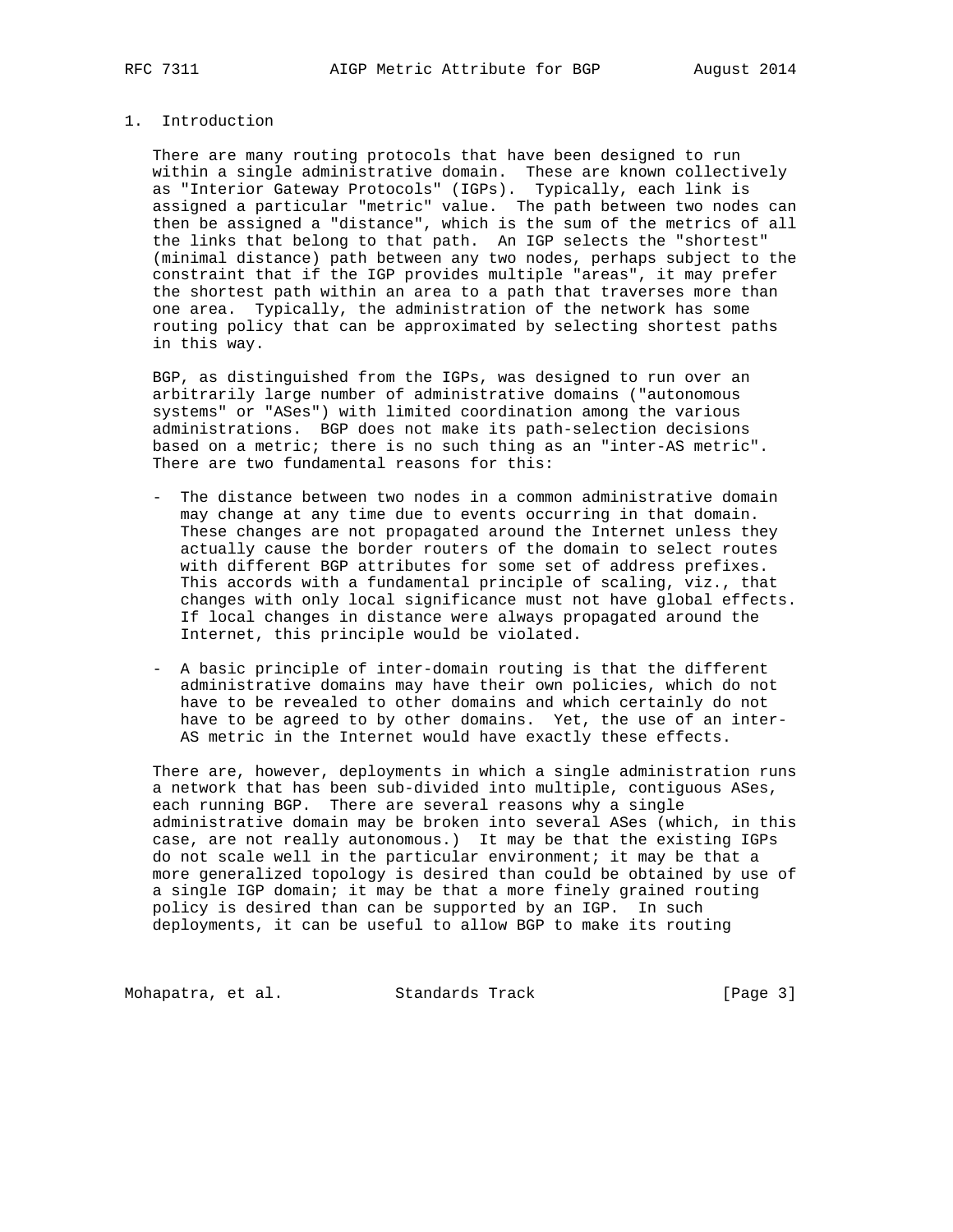decisions based on the IGP metric, so that BGP chooses the shortest path between two nodes, even if the nodes are in two different ASes within that same administrative domain.

 There are, in fact, some implementations that already do something like this, using BGP's MULTI\_EXIT\_DISC (MED) attribute to carry a value based on IGP metrics. However, that doesn't really provide IGP-like shortest path routing, as the BGP decision process gives priority to other factors, such as the AS\_PATH length. Also, the standard procedures for use of the MED do not ensure that the IGP metric is properly accumulated so that it covers all the links along the path.

 In this document, we define a new optional, non-transitive BGP attribute, called the "Accumulated IGP Metric Attribute", or "AIGP attribute", and specify the procedures for using it.

 The specified procedures prevent the AIGP attribute from "leaking out" past an administrative domain boundary into the Internet. We will refer to the set of ASes in a common administrative domain as an "AIGP administrative domain".

 The specified procedures also ensure that the value in the AIGP attribute has been accumulated all along the path from the destination, i.e., that the AIGP attribute does not appear when there are "gaps" along the path where the IGP metric is unknown.

2. Specification of Requirements

 The key words "MUST", "MUST NOT", "REQUIRED", "SHALL", "SHALL NOT", "SHOULD", "SHOULD NOT", "RECOMMENDED", "MAY", and "OPTIONAL" in this document are to be interpreted as described in [RFC2119].

3. AIGP Attribute

 The AIGP attribute is an optional, non-transitive BGP path attribute. The attribute type code for the AIGP attribute is 26.

 The value field of the AIGP attribute is defined here to be a set of elements encoded as "Type/Length/Value" (i.e., a set of TLVs). Each such TLV is encoded as shown in Figure 1.

Mohapatra, et al. Standards Track [Page 4]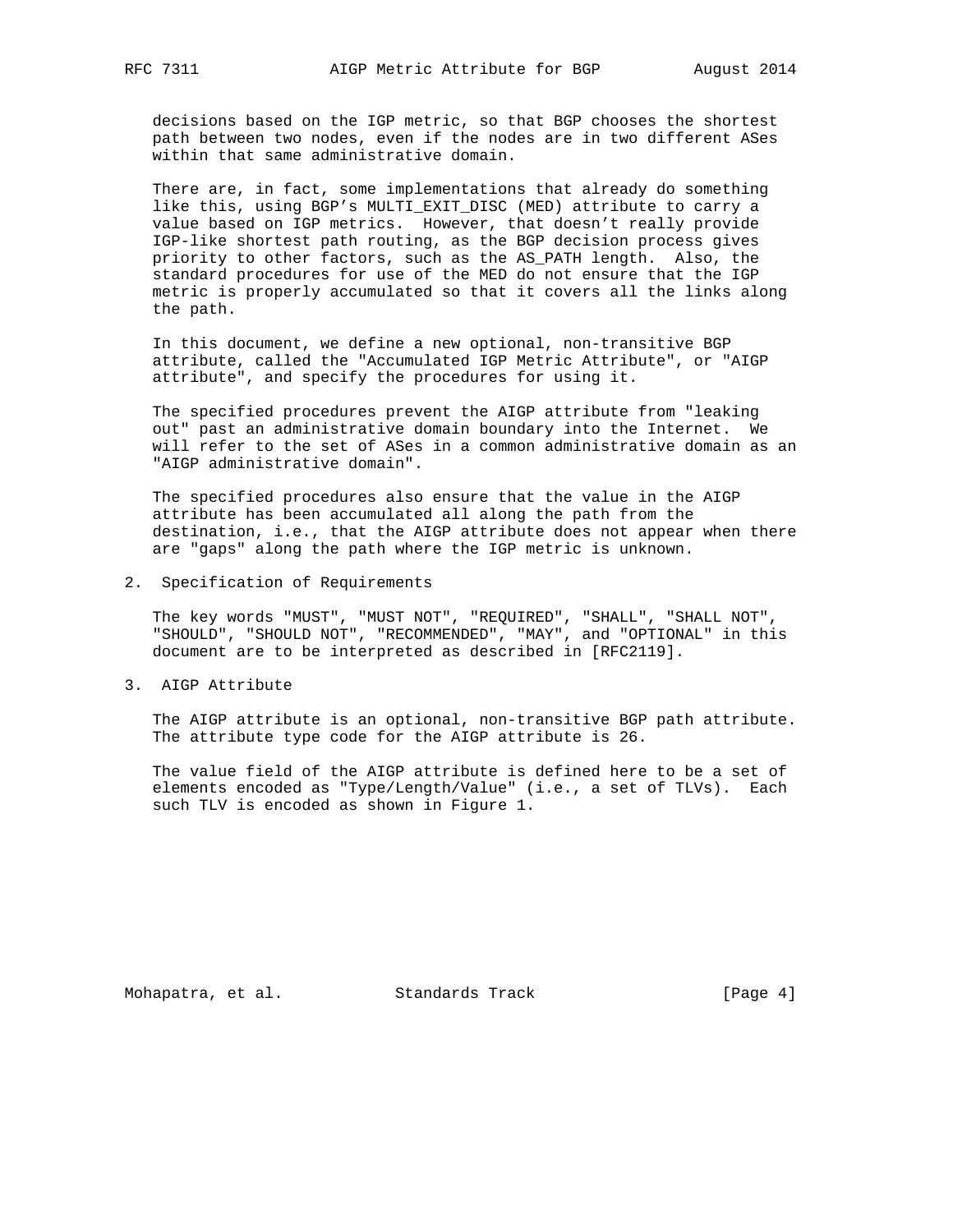|        | 0 1 2 3 4 5 6 7 8 9 0 1 2 3 4 5 6 7 8 9 0 1 2 3 4 5 6 7 8 9 0 1 |                         |  |
|--------|-----------------------------------------------------------------|-------------------------|--|
|        |                                                                 | +-+-+-+-+-+-+-+-+-+-+-+ |  |
| Type   | Length                                                          |                         |  |
|        |                                                                 |                         |  |
| $\sim$ |                                                                 |                         |  |
|        |                                                                 | Value                   |  |
|        |                                                                 |                         |  |

#### Figure 1: AIGP TLV

- Type: A single octet encoding the TLV Type. Only type 1, "AIGP TLV", is defined in this document. Use of other TLV types is outside the scope of this document.
- Length: Two octets encoding the length in octets of the TLV, including the Type and Length fields. The length is encoded as an unsigned binary integer. (Note that the minimum length is 3, indicating that no Value field is present.)
- Value: A field containing zero or more octets.

 This document defines only a single such TLV, the "AIGP TLV". The AIGP TLV is encoded as follows:

- Type: 1
- Length: 11
- Value: Accumulated IGP Metric.

 The value field of the AIGP TLV is always 8 octets long, and its value is interpreted as an unsigned 64-bit integer. IGP metrics are frequently expressed as 4-octet values. By using an 8-octet field, we ensure that the AIGP attribute can be used to hold the sum of an arbitrary number of 4-octet values.

 When an AIGP attribute is created, it SHOULD contain no more than one AIGP TLV. However, if it contains more than one AIGP TLV, only the first one is used as described in Sections 3.4 and 4. In the remainder of this document, we will use the term "value of the AIGP TLV" to mean the value of the first AIGP TLV in the AIGP attribute. Any other AIGP TLVs in the AIGP attribute MUST be passed along unchanged if the AIGP attribute is passed along.

Mohapatra, et al. Standards Track [Page 5]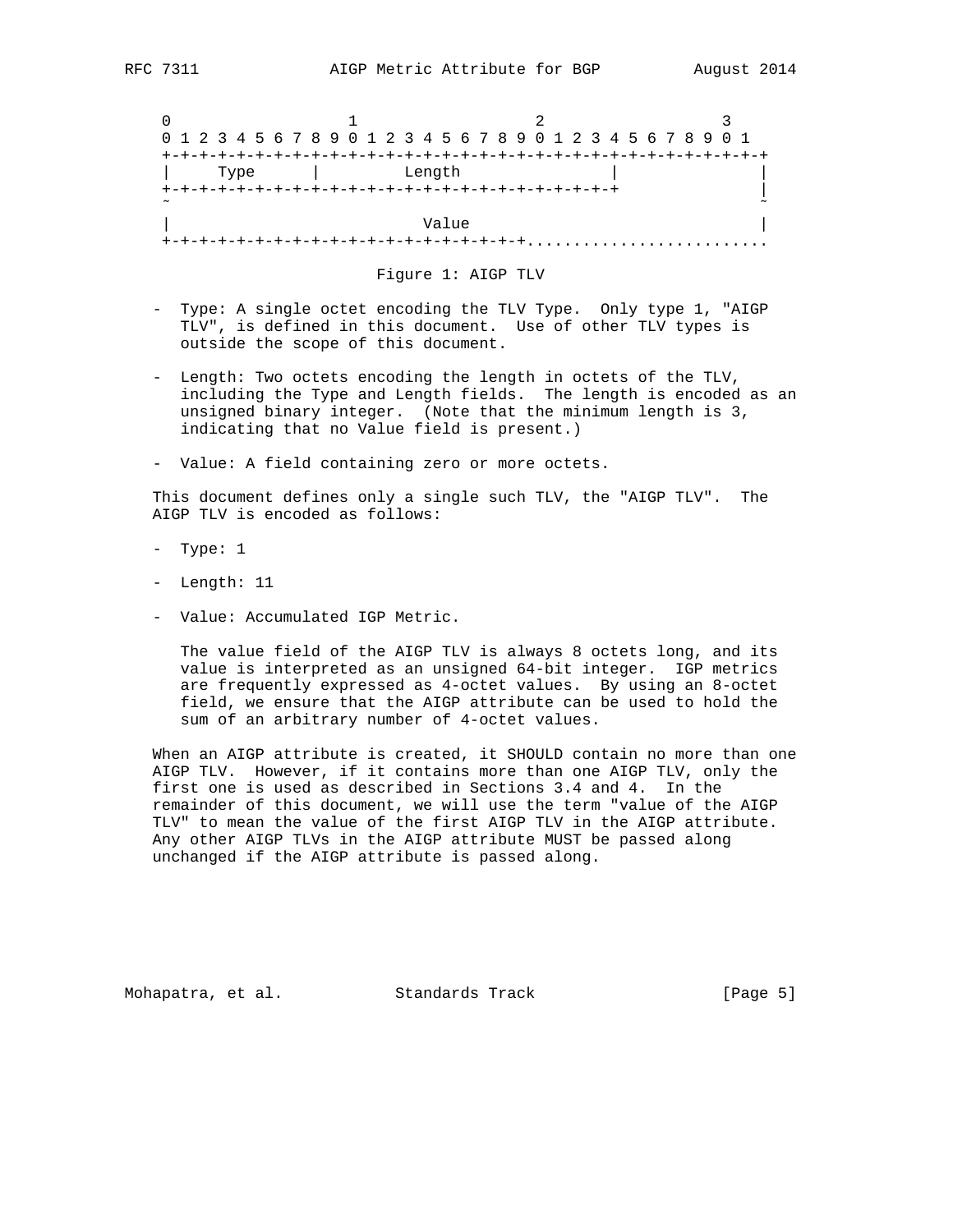#### 3.1. Applicability Restrictions and Cautions

 This document only considers the use of the AIGP attribute in networks where each router uses tunneling of some sort to deliver a packet to its BGP next hop. Use of the AIGP attribute in other scenarios is outside the scope of this document.

 If a Route Reflector supports the AIGP attribute but some of its clients do not, then the routing choices that result may not all reflect the intended routing policy.

#### 3.2. Handling a Malformed AIGP Attribute

 When receiving a BGP Update message containing a malformed AIGP attribute, the attribute MUST be treated exactly as if it were an unrecognized non-transitive attribute. That is, it "MUST be quietly ignored and not passed along to other BGP peers" (see [BGP], Section 5). This is equivalent to the "attribute discard" action specified in [BGP-ERROR].

 Note that an AIGP attribute MUST NOT be considered to be malformed because it contains more than one TLV of a given type or because it contains TLVs of unknown types.

 If a BGP path attribute is received that has the AIGP attribute codepoint but also has the transitive bit set, the attribute MUST be considered to be a malformed AIGP attribute and MUST be discarded as specified in this section.

 If an AIGP attribute is received and its first AIGP TLV contains the maximum value 0xffffffffffffffffff, the attribute SHOULD be considered to be malformed and SHOULD be discarded as specified in this section. (Since the TLV value cannot be increased any further, it is not useful for metric-based path selection.)

### 3.3. Restrictions on Sending/Receiving

 An implementation that supports the AIGP attribute MUST support a per-session configuration item, AIGP\_SESSION, that indicates whether the attribute is enabled or disabled for use on that session.

- For Internal BGP (IBGP) sessions, and for External BGP (EBGP) sessions between members of the same BGP Confederation [BGP-CONFED], the default value of AIGP\_SESSION SHOULD be "enabled".
- For all other External BGP (EBGP) sessions, the default value of AIGP\_SESSION MUST be "disabled".

Mohapatra, et al. Standards Track [Page 6]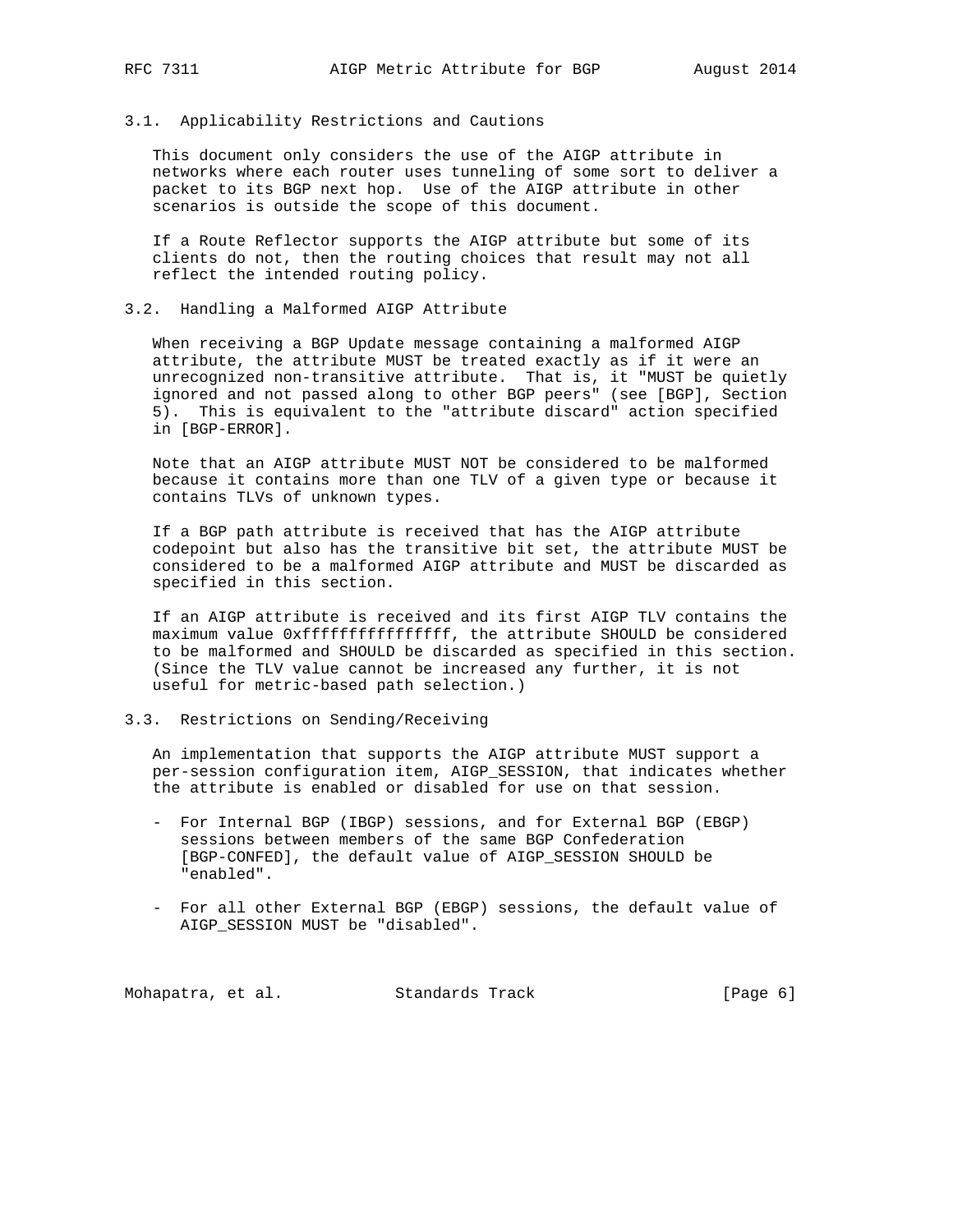The AIGP attribute MUST NOT be sent on any BGP session for which AIGP\_SESSION is disabled.

 If an AIGP attribute is received on a BGP session for which AIGP\_SESSION is disabled, the attribute MUST be treated exactly as if it were an unrecognized non-transitive attribute. That is, it "MUST be quietly ignored and not passed along to other BGP peers" (see [BGP], Section 5). However, the fact that the attribute was received SHOULD be logged (in a rate-limited manner).

- 3.4. Creating and Modifying the AIGP Attribute
- 3.4.1. Originating the AIGP Attribute

 An implementation that supports the AIGP attribute MUST support a configuration item, AIGP\_ORIGINATE, that enables or disables its creation and attachment to routes. The default value of AIGP\_ORIGINATE MUST be "disabled".

 A BGP speaker MUST NOT add the AIGP attribute to any route whose path leads outside the AIGP administrative domain to which the BGP speaker belongs. When the AIGP attribute is used, changes in IGP routing will directly impact BGP routing. Attaching the AIGP attribute to customer routes, Internet routes, or other routes whose paths lead outside the infrastructure of a particular AIGP administrative domain could result in BGP scaling and/or thrashing problems.

 The AIGP attribute may be added only to routes that satisfy one of the following conditions:

- The route is a static route, not leading outside the AIGP administrative domain, that is being redistributed into BGP;
- The route is an IGP route that is being redistributed into BGP;
- The route is an IBGP-learned route whose AS\_PATH attribute is empty; or
- The route is an EBGP-learned route whose AS\_PATH contains only ASes that are in the same AIGP administrative domain as the BGP speaker.

 A BGP speaker R MUST NOT add the AIGP attribute to any route for which R does not set itself as the next hop.

Mohapatra, et al. Standards Track [Page 7]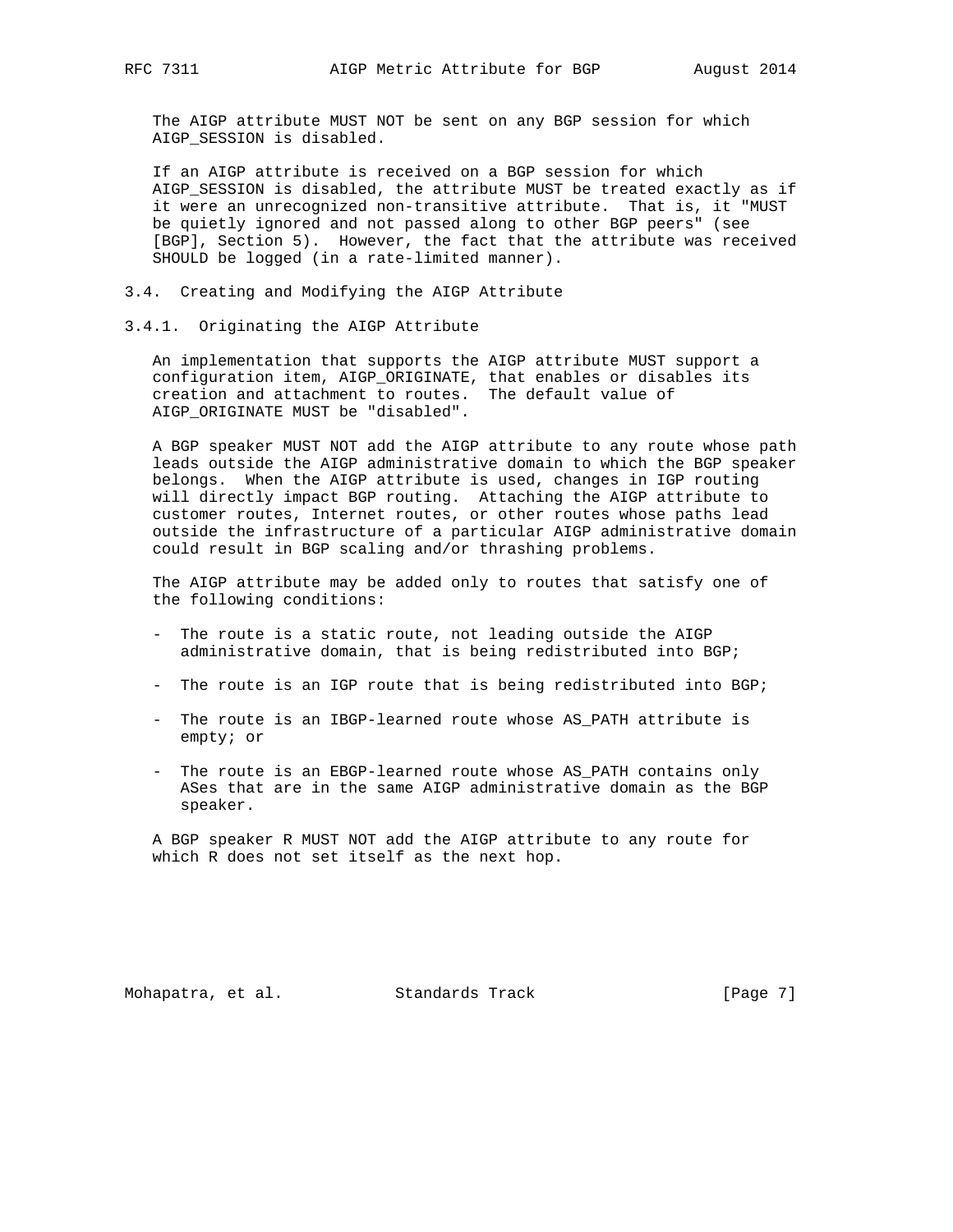It SHOULD be possible to set AIGP\_ORIGINATE to "enabled for the routes of a particular IGP that are redistributed into BGP" (where "a particular IGP" might be OSPF or IS-IS). Other policies determining when and whether to originate an AIGP attribute are also possible, depending on the needs of a particular deployment scenario.

 When originating an AIGP attribute for a BGP route to address prefix P, the value of the AIGP TLV is set according to policy. There are a number of useful policies, some of which are in the following list:

- When a BGP speaker R is redistributing into BGP an IGP route to address prefix P, the IGP will have computed a distance from R to P. This distance MAY be assigned as the value of the AIGP TLV.
- A BGP speaker R may be redistributing into BGP a static route to address prefix P, for which a distance from R to P has been configured. This distance MAY be assigned as the value of the AIGP TLV.
- A BGP speaker R may have received and installed a BGP-learned route to prefix P, with next hop N. Or it may be redistributing a static route to P, with next hop N. Then:
	- \* If R has an IGP route to N, the IGP-computed distance from R to N MAY be used as the value of the AIGP TLV of the route to P.
	- \* If R has a BGP route to N, and an AIGP TLV attribute value has been computed for that route (see Section 3.4.3), that value MAY be used as the AIGP TLV value of the route to P.
- 3.4.2. Modifications by the Originator

 If BGP speaker R is the originator of the AIGP attribute of prefix P, and the distance from R to P changes at some point, R SHOULD issue a new BGP update containing the new value of the AIGP TLV of the AIGP attribute. (Here we use the term "distance" to refer to whatever value the originator assigns to the AIGP TLV, however it is computed; see Section 3.4.1.) However, if the difference between the new distance and the distance advertised in the AIGP TLV is less than a configurable threshold, the update MAY be suppressed.

3.4.3. Modifications by a Non-Originator

 Suppose a BGP speaker R1 receives a route with an AIGP attribute whose value is A and with a next hop whose value is R2. Suppose also that R1 is about to redistribute that route on a BGP session that is enabled for sending/receiving the attribute.

Mohapatra, et al. Standards Track [Page 8]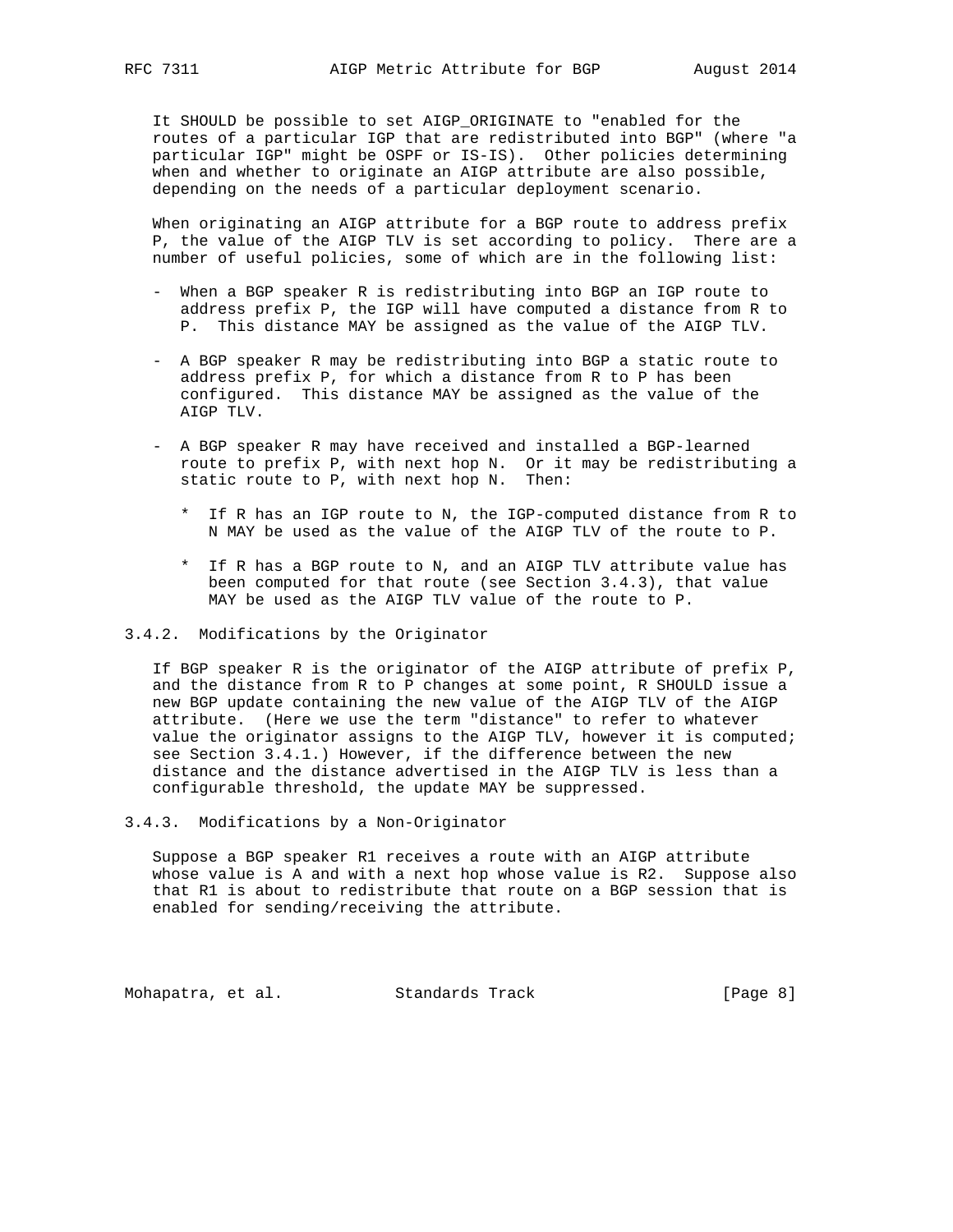If R1 does not change the next hop of the route, then R1 MUST NOT change the AIGP attribute value of the route.

 In all the computations discussed in this section, the AIGP value MUST be capped at its maximum unsigned value 0xffffffffffffffff. Increasing the AIGP value MUST NOT cause the value to wrap around.

 Suppose R1 changes the next hop of the route from R2 to R1. If R1's route to R2 is either (a) an IGP-learned route or (b) a static route that does not require recursive next hop resolution, then R1 MUST increase the value of the AIGP TLV by adding to A the distance from R1 to R2. This distance is either the IGP-computed distance from R1 to R2 or some value determined by policy. However, A MUST be increased by a non-zero amount.

 It is possible that R1 and R2 above are EBGP neighbors and that there is a direct link between them on which no IGP is running. Then, when R1 changes the next hop of a route from R2 to R1, the AIGP TLV value MUST be increased by a non-zero amount. The amount of the increase SHOULD be such that it is properly comparable to the IGP metrics. For example, if the IGP metric is a function of latency, then the amount of the increase should be a function of the latency from R1 to R2.

 Suppose R1 changes the next hop of the route from R2 to R1 and R1's route to R2 is either (a) a BGP-learned route or (b) a static route that requires recursive next-hop resolution. Then, the AIGP TLV value needs to be increased in several steps, according to the following procedure. (Note that this procedure is ONLY used when recursive next-hop resolution is needed.)

- 1. Let Xattr be the new AIGP TLV value.
- 2. Initialize Xattr to A.
- 3. Set XNH to R2.
- 4. Find the route to XNH.
- 5. If the route to XNH does not require recursive next-hop resolution, get the distance D from R1 to XNH. (Note that this condition cannot be satisfied the first time through this procedure.) If D is above a configurable threshold, set the AIGP TLV value to Xattr+D. If D is below a configurable threshold, set the AIGP TLV value to Xattr. In either case, exit this procedure.

Mohapatra, et al. Standards Track [Page 9]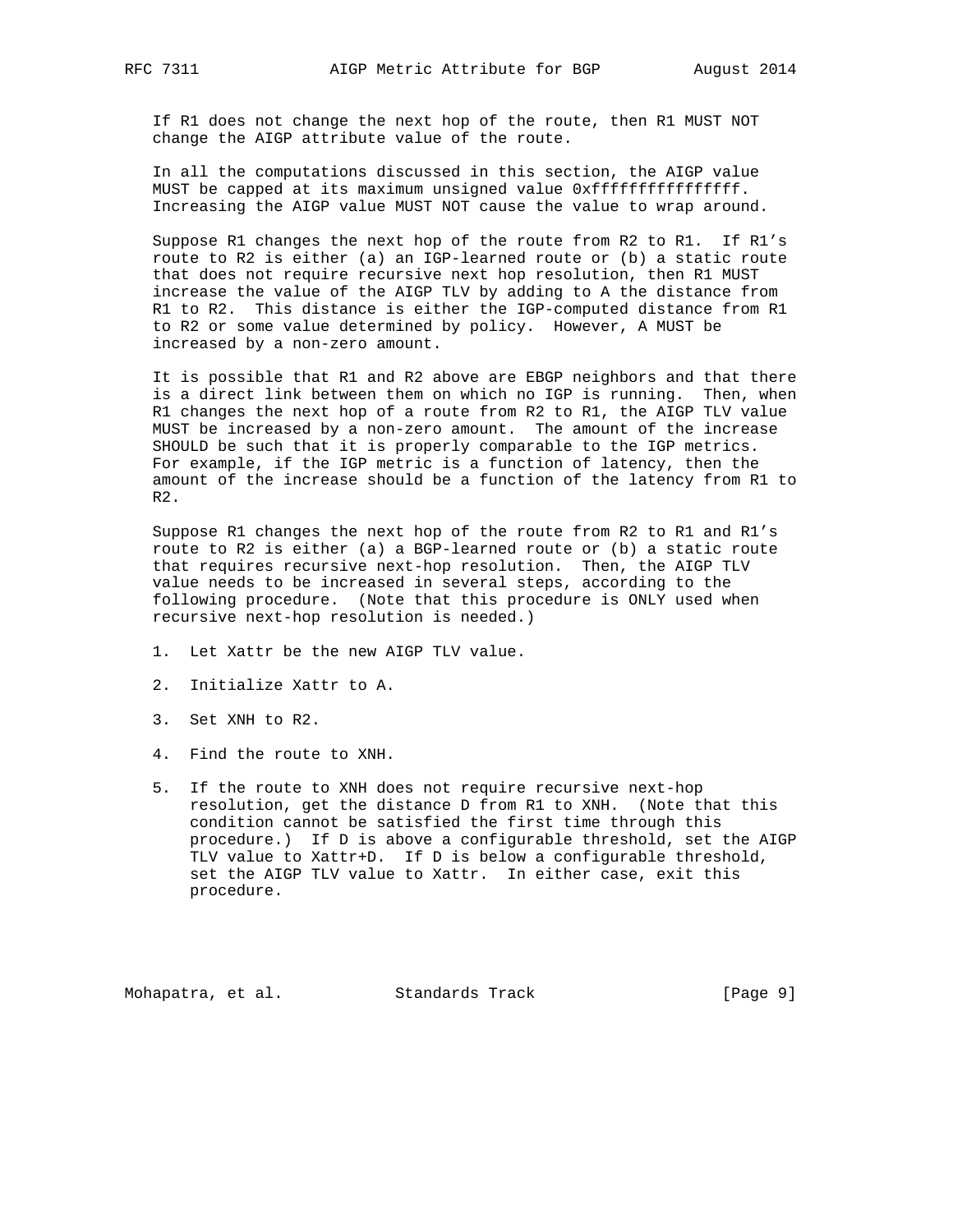- 6. If the route to XNH is a BGP-learned route that does NOT have an AIGP attribute, then exit this procedure and do not pass on any AIGP attribute. If the route has an AIGP attribute without an AIGP TLV, then the AIGP attribute MAY be passed along unchanged.
- 7. If the route to XNH is a BGP-learned route that has an AIGP TLV value of Y, then set Xattr to Xattr+Y and set XNH to the next hop of this route. (The intention here is that Y is the AIGP TLV value of the route as it was received by R1, without having been modified by R1.)
- 8. Go to step 4.

 The AIGP TLV value of a given route depends on (a) the AIGP TLV values of all the next hops that are recursively resolved during this procedure, and (b) the IGP distance to any next hop that is not recursively resolved. Any change due to (a) in any of these values MUST trigger a new AIGP computation for that route. Whether a change due to (b) triggers a new AIGP computation depends upon whether the change in IGP distance exceeds a configurable threshold.

 If the AIGP attribute is carried across several ASes, each with its own IGP domain, it is clear that these procedures are unlikely to give a sensible result if the IGPs are different (e.g., some OSPF and some IS-IS) or if the meaning of the metrics is different in the different IGPs (e.g., if the metric represents bandwidth in some IGP domains but represents latency in others). These procedures also are unlikely to give a sensible result if the metric assigned to inter-AS BGP links (on which no IGP is running) or to static routes is not comparable to the IGP metrics. All such cases are outside the scope of the current document.

4. Decision Process

 Support for the AIGP attribute involves several modifications to the tie-breaking procedures of the BGP "phase 2" decision described in [BGP], Section 9.1.2.2. These modifications are described in Sections 4.1 and 4.2.

 In some cases, the BGP decision process may install a route without executing any tie-breaking procedures. This may happen, e.g., if only one route to a given prefix has the highest degree of preference (as defined in [BGP], Section 9.1.1). In this case, the AIGP attribute is not considered.

Mohapatra, et al. Standards Track [Page 10]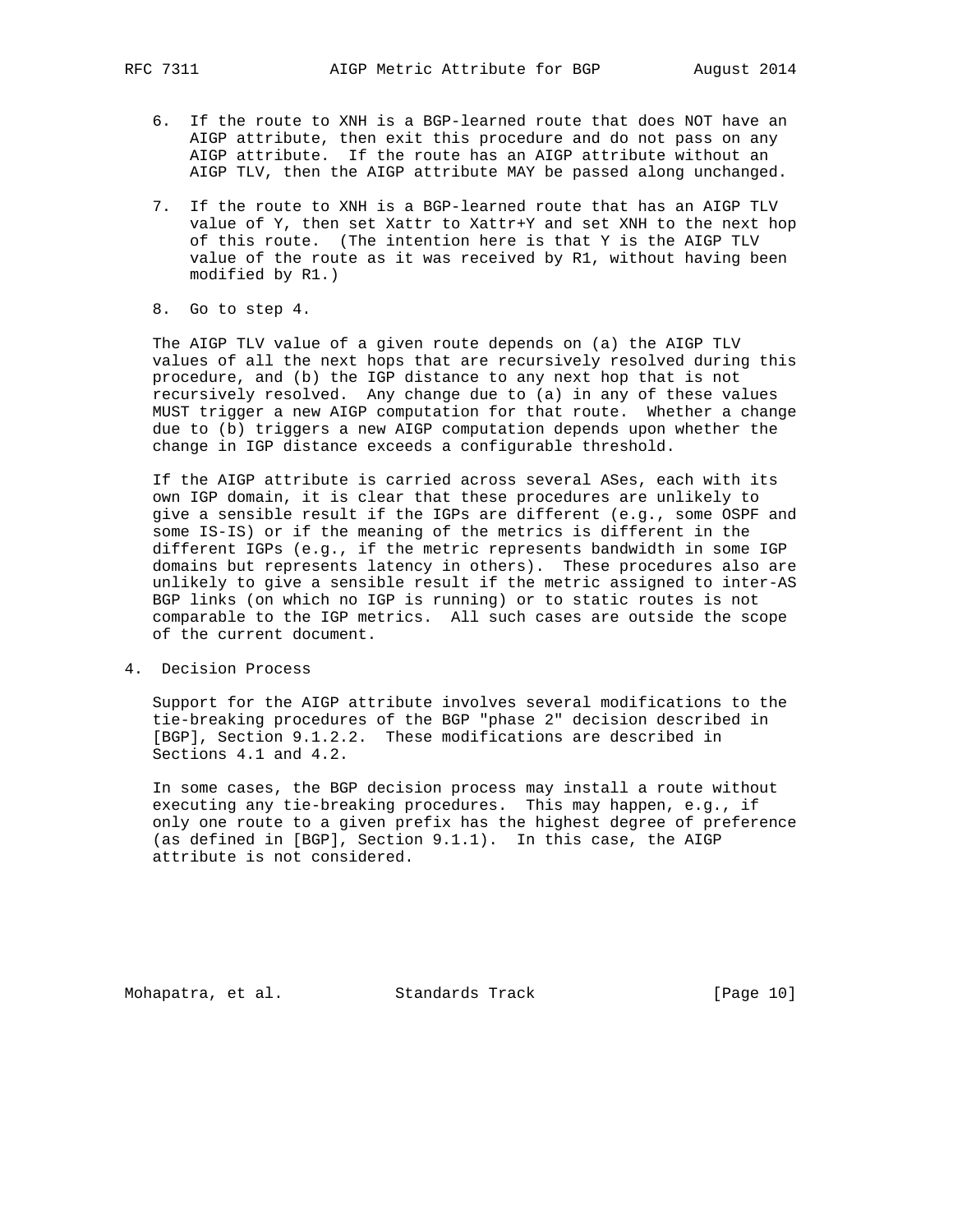In other cases, some routes may be eliminated before the tie-breaking procedures are invoked, e.g., routes with AS-PATH attributes indicating a loop or routes with unresolvable next hops. In these cases, the AIGP attributes of the eliminated routes are not considered.

### 4.1. When a Route Has an AIGP Attribute

 Assuming that the BGP decision process invokes the tie-breaking procedures, the procedures in this section MUST be executed BEFORE any of the tie-breaking procedures described in [BGP], Section 9.1.2.2 are executed.

 If any routes have an AIGP attribute containing an AIGP TLV, remove from consideration all routes that do not have an AIGP attribute containing an AIGP TLV.

 If router R is considering route T, where T has an AIGP attribute with an AIGP TLV,

- then R must compute the value A, defined as follows: set A to the sum of (a) T's AIGP TLV value and (b) the IGP distance from R to T's next hop.
- remove from consideration all routes that are not tied for the lowest value of A.
- 4.2. When the Route to the Next Hop Has an AIGP Attribute

 Suppose that a given router R1 is comparing two BGP-learned routes, such that either:

- the two routes have equal AIGP TLV values, or else
- neither of the two routes has an AIGP attribute containing an AIGP TLV.

 The BGP decision process as specified in [BGP] makes use, in its tie breaking procedures, of "interior cost", defined as follows:

 interior cost of a route is determined by calculating the metric to the NEXT\_HOP for the route using the Routing Table.

 This document replaces the "interior cost" tie breaker of [BGP] with a tie breaker based on the "AIGP-enhanced interior cost". Suppose route T has a next hop of N. The "AIGP-enhanced interior cost" from node R1 to node N is defined as follows:

Mohapatra, et al. Standards Track [Page 11]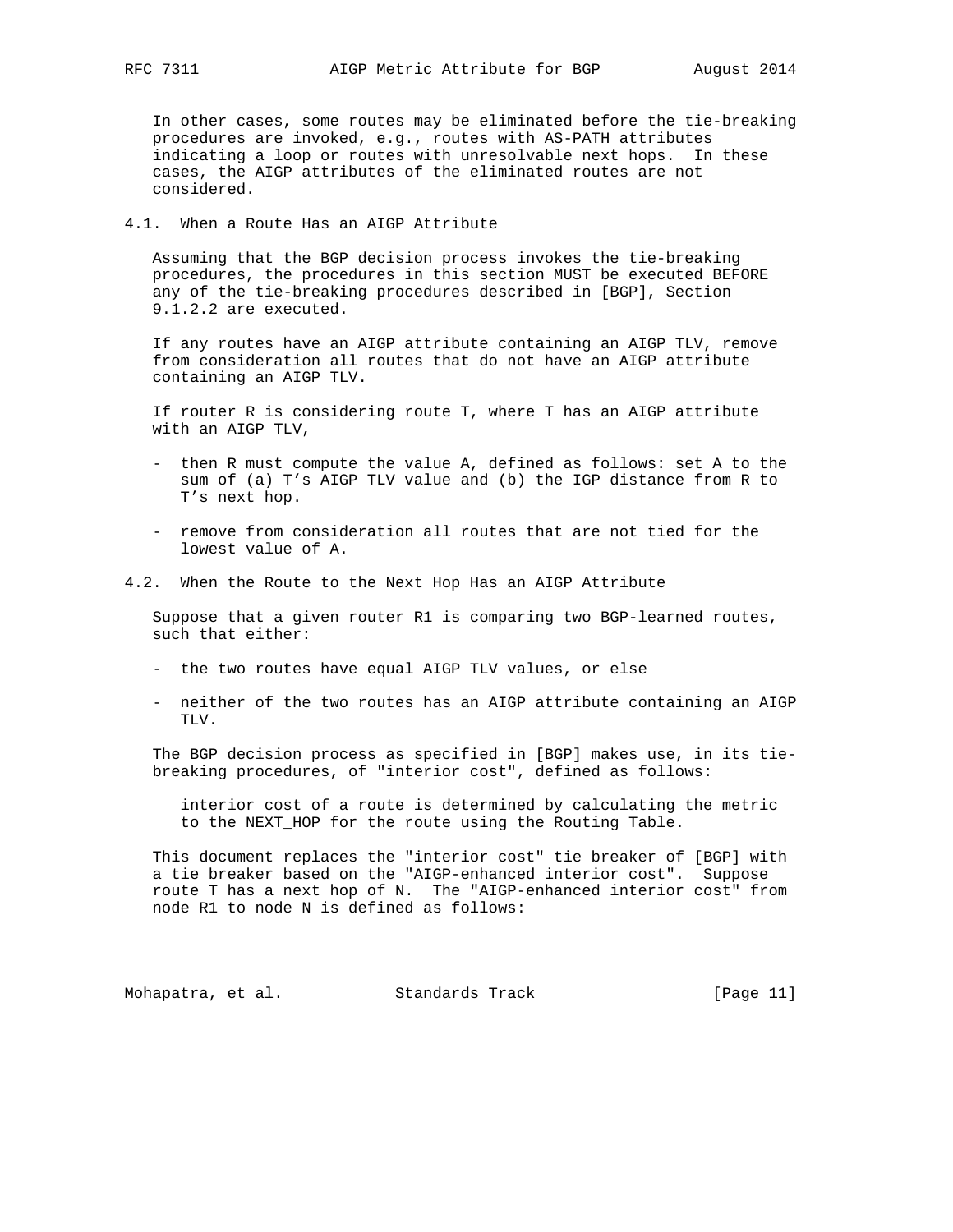- Let R2 be the BGP next hop of the route to N after all recursive resolution of the next hop is done. Let m be the IGP distance (or in the case of a static route, the configured distance) from R1 to R2.
- If the installed route to N has an AIGP attribute with an AIGP TLV, set A to its AIGP TLV value, computed according to the procedure in Section 3.4.3.
- If the installed route to N does not have an AIGP attribute with an AIGP TLV, set A to 0.
- The "AIGP-enhanced interior cost" of route T is the quantity A+m.

 The "interior cost" tie breaker of [BGP] is then applied, using the "AIGP-enhanced interior cost" instead of the "interior cost" as defined in [BGP].

- 5. Deployment Considerations
	- Using the AIGP attribute to achieve a desired routing policy will be more effective if each BGP speaker can use it to choose from among multiple routes. Thus, it is highly recommended that the procedures of [BESTEXT] and [ADD-PATH] be used in conjunction with the AIGP attribute.
	- If a Route Reflector does not pass all paths to its clients, then it will tend to pass the paths for which the IGP distance from the Route Reflector itself to the next hop is smallest. This may result in a non-optimal choice by the clients.
	- When the procedures of this document are deployed, it must be understood that frequent changes of the IGP distance towards a certain prefix may result in equally frequent transmission of BGP updates about that prefix.
	- In an IGP deployment, there are certain situations in which a network link may be temporarily assigned a metric whose value is the maximum metric value (or close to the maximum) for that IGP. This is known as "costing out" the link. A link may be "costed out" to deflect traffic from the link before the link is actually brought down or to discourage traffic from using a link until all the necessary state for that link has been set up (e.g., [LDP-IGP-SYNC]). This assumes, of course, that a path containing a "costed out" link will have a total distance that is larger than any alternate path within the same IGP area; in that case, the normal IGP decision process will choose the path that does not contain the "costed out" link.

Mohapatra, et al. Standards Track [Page 12]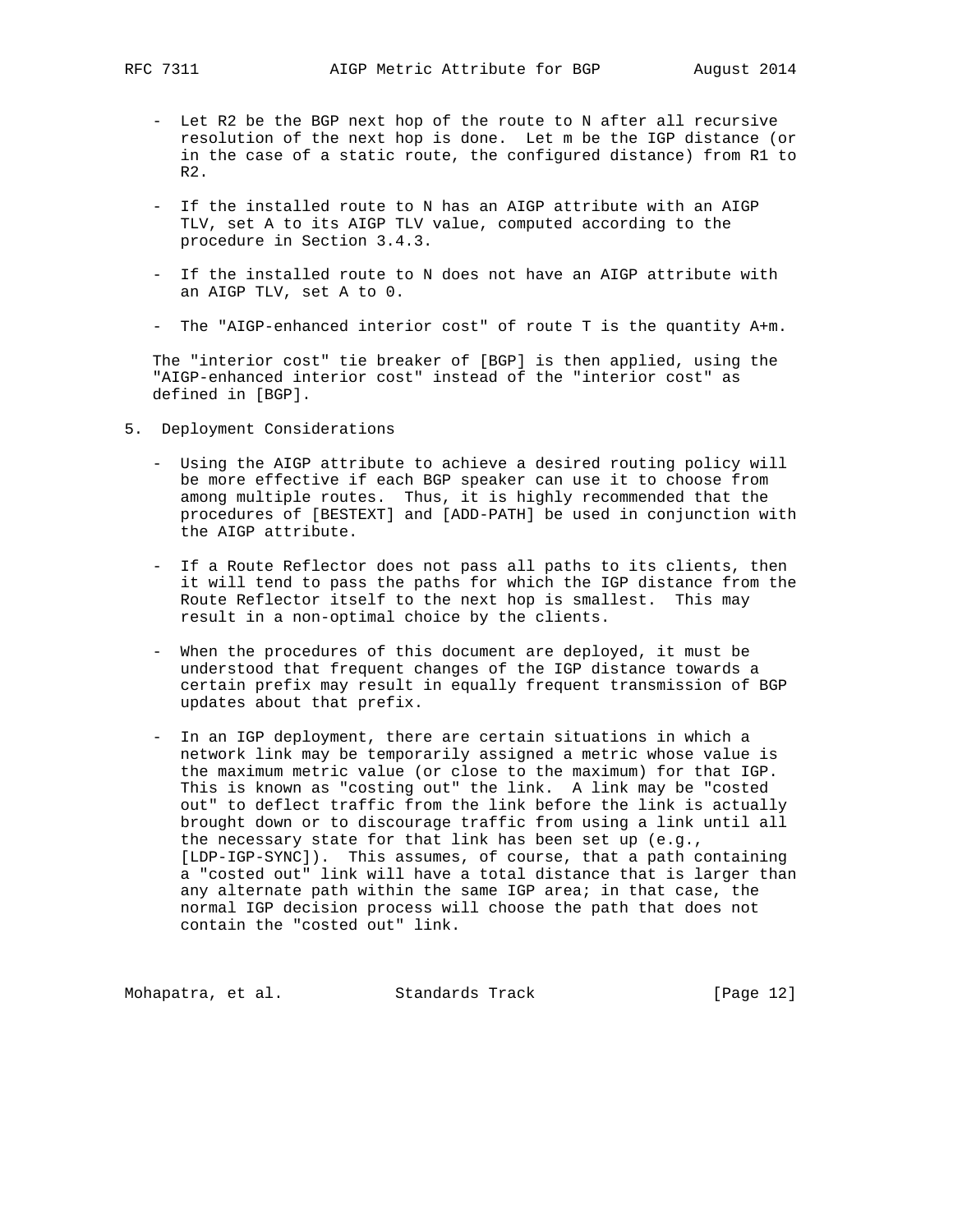Costing out a link will have the same effect on BGP routes that carry the AIGP attribute. The value of the AIGP TLV will be larger for a route (to a given prefix) that contains a "costed out" link than for a route (to the same prefix) that does not. It must be understood, though, that a route that carries an AIGP attribute will be preferred to a route that does not, no matter what the value of the AIGP TLV is. This is similar to the behavior in, e.g., an OSPF area, where an intra-area route is preferred to an inter-area or external route, even if the intra area route's distance is large.

6. IANA Considerations

 IANA has assigned the codepoint 26 in the "BGP Path Attributes" registry to the AIGP attribute.

 IANA has created a registry for "BGP AIGP Attribute Types". The Type field consists of a single octet, with possible values from 1 to 255. (The value 0 is "Reserved".) The registration procedure for this registry is "Standards Action". Type 1 is defined as "AIGP" and refers to this document.

7. Security Considerations

 The spurious introduction, through error or malfeasance, of an AIGP attribute could result in the selection of paths other than those desired.

 Improper configuration on both ends of an EBGP connection could result in an AIGP attribute being passed from one service provider to another. This would likely result in an unsound selection of paths.

8. Acknowledgments

 The authors would like to thank Waqas Alam, Rajiv Asati, Alia Atlas, Ron Bonica, Bruno Decraene, Brian Dickson, Clarence Filsfils, Sue Hares, Anoop Kapoor, Pratima Kini, Thomas Mangin, Robert Raszuk, Yakov Rekhter, Eric Rosenberg, Samir Saad, John Scudder, Shyam Sethuram, and Ilya Varlashkin for their input.

Mohapatra, et al. Standards Track [Page 13]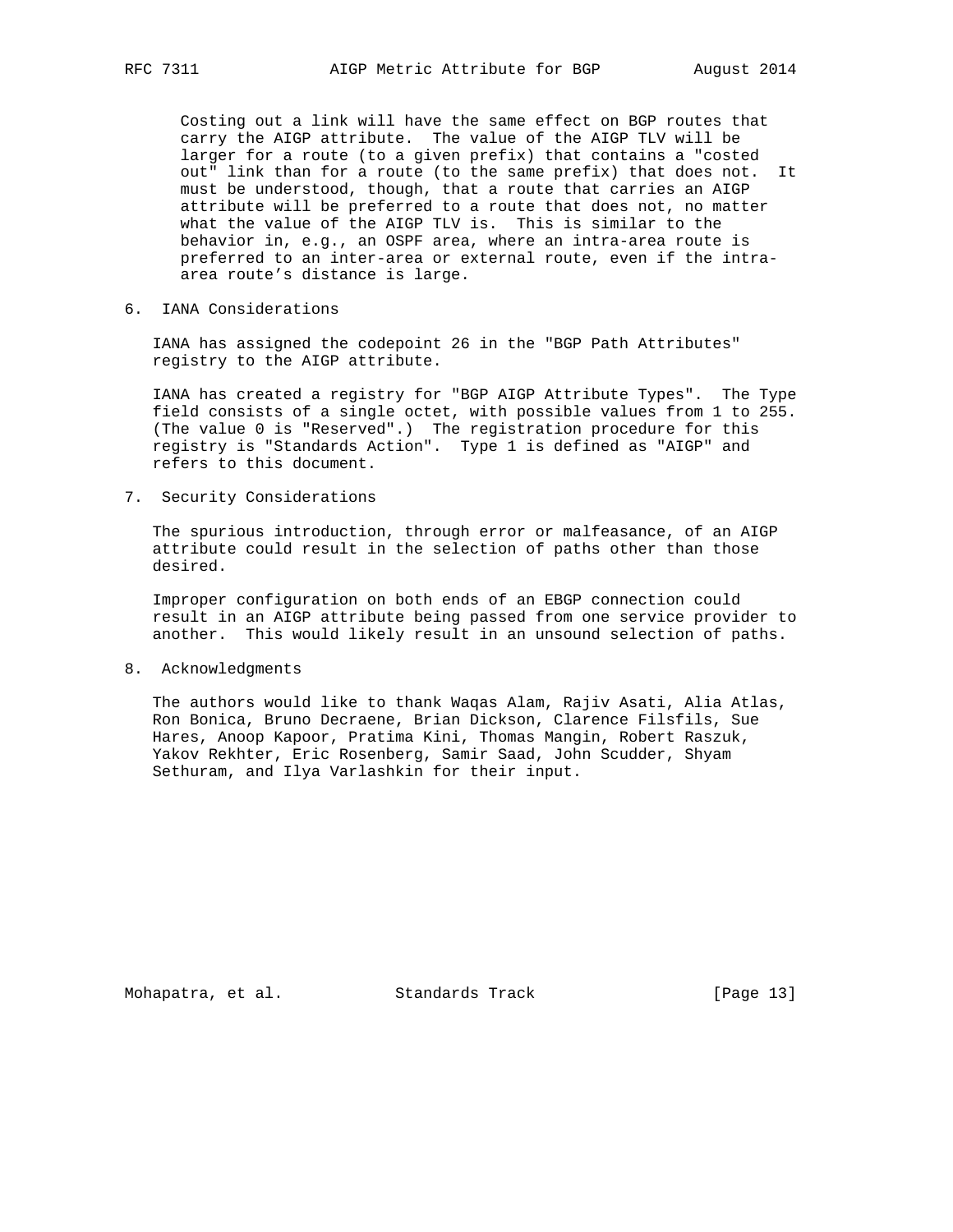## 9. References

- 9.1. Normative Reference
	- [BGP] Rekhter, Y., Ed., Li, T., Ed., and S. Hares, Ed., "A Border Gateway Protocol 4 (BGP-4)", RFC 4271, January 2006.
	- [RFC2119] Bradner, S., "Key words for use in RFCs to Indicate Requirement Levels", BCP 14, RFC 2119, March 1997.
- 9.2. Informative References
	- [ADD-PATH] Walton, D., Retana, A., Chen, E., and J. Scudder, "Advertisement of Multiple Paths in BGP", Work in Progress, October 2013.
	- [BESTEXT] Marques, P., Fernando, R., Mohapatra, P., and H. Gredler, "Advertisement of the best external route in BGP", Work in Progress, January 2012.
	- [BGP-CONFED] Traina, P., McPherson, D., and J. Scudder, "Autonomous System Confederations for BGP", RFC 5065, August 2007.
	- [BGP-ERROR] Chen, E., Scudder, J., Mohapatra, P., and K. Patel, "Revised Error Handling for BGP UPDATE Messages", Work in Progress, June 2014.
	- [LDP-IGP-SYNC] Jork, M., Atlas, A., and L. Fang, "LDP IGP Synchronization", RFC 5443, March 2009.

Mohapatra, et al. Standards Track [Page 14]